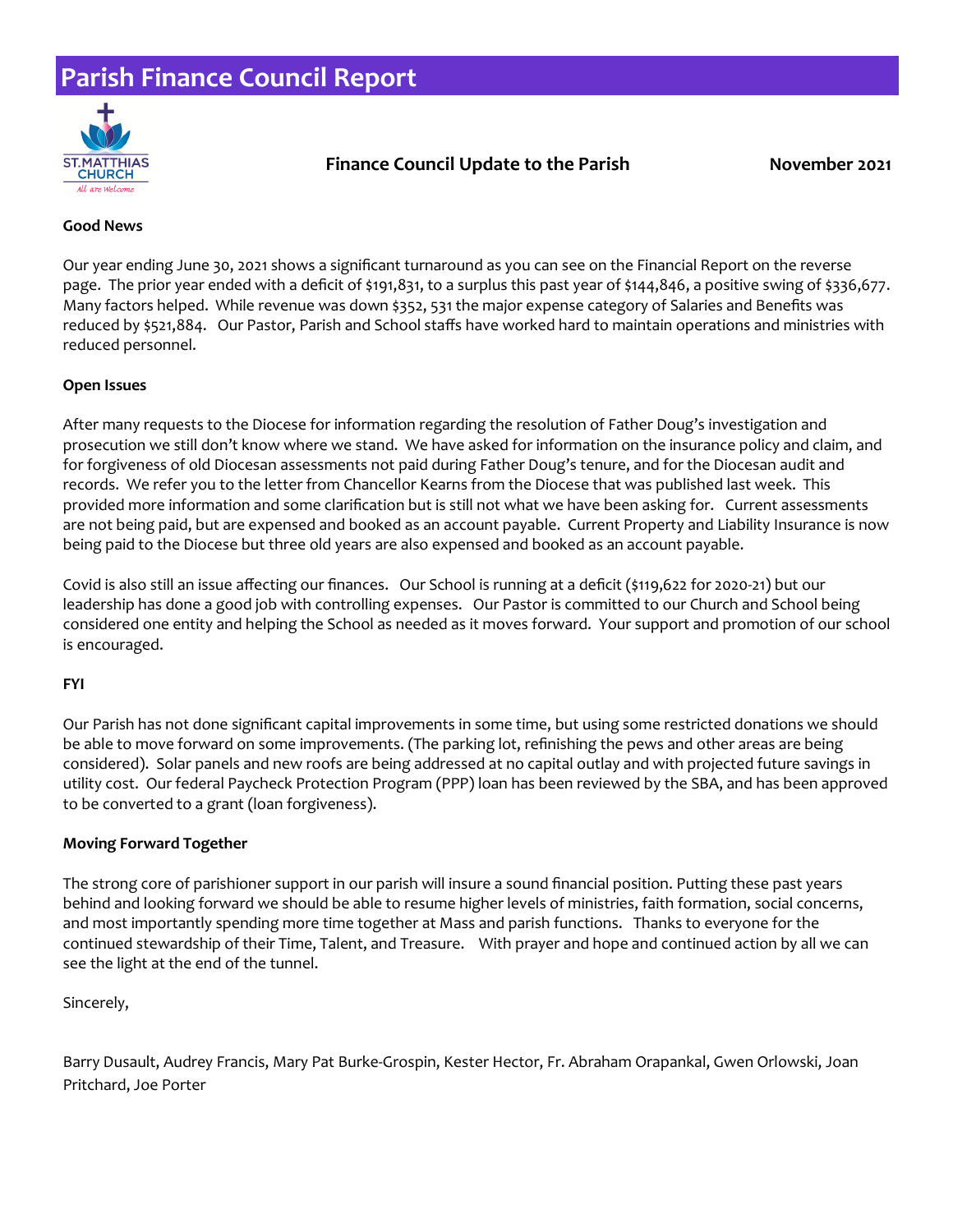# **Parish Finance Council Report**

### **Financial Report - July 2017-June 2021**

|                                        | 2017-2018 |              | 2018-2019 |              | 2019-2020 |            | 2020-2021 |           |
|----------------------------------------|-----------|--------------|-----------|--------------|-----------|------------|-----------|-----------|
| <b>Operating Revenue</b>               |           |              |           |              |           |            |           |           |
| <b>Weekly Collections</b>              | \$        | 1,695,919 \$ |           | 1,554,908 \$ |           | 1,322,567  | \$        | 1,318,882 |
| <b>Special Collections</b>             | \$        | 222,625 \$   |           | 191,154 \$   |           | 184,761    | \$        | 133,296   |
| Donations/Stipends                     | \$        | 159,719 \$   |           | 220,766 \$   |           | 270,535    | \$        | 210,483   |
| Diocese/National Mission Collections   | \$        | 80,501 \$    |           | 48,266 \$    |           | 43,207     | \$        | 30,229    |
| <b>Faith Formation</b>                 | \$        | 37,759 \$    |           | 32,953 \$    |           | 30,722     | \$        | 17,367    |
| Tuition/Fees                           | \$        | 2,255,732 \$ |           | 2,139,365 \$ |           | 1,818,347  | \$        | 1,756,341 |
| <b>HSA Subsidy</b>                     | \$        | 172,301 \$   |           | 152,750 \$   |           | 176,027    | \$        | 28,292    |
| After School/Lunch Programs            | \$        | 150,183 \$   |           | 130,154 \$   |           | 38,735     | \$        | 39,668    |
| Fundraising                            | \$        | 162,911 \$   |           | 118,872 \$   |           | 56,510     | \$        | 55,437    |
| <b>Other Revenue</b>                   | \$        | 244,006 \$   |           | 196,327 \$   |           | 178,827    | \$        | 177,712   |
| <b>Total Revenue</b>                   | \$        | 5,181,655 \$ |           | 4,785,515 \$ |           | 4,120,238  | \$        | 3,767,707 |
| <b>Operating Expenditures</b>          |           |              |           |              |           |            |           |           |
| <b>Salaries and Benefits</b>           | \$        | 3,546,552 \$ |           | 3,425,528 \$ |           | 3,231,051  | \$        | 2,704,167 |
| <b>Operations and Maintenance</b>      | \$        | 502,476 \$   |           | 464,592 \$   |           | 454,877    | \$        | 369,358   |
| Ministries                             | \$        | 436,902 \$   |           | 284,614 \$   |           | 157,406    | \$        | 71,413    |
| <b>Diocese Assessment</b>              | \$        | 282,800 \$   |           | 282,800 \$   |           | 239,800    | \$        | 194,300   |
| <b>Diocese Mission Appeals</b>         | \$        | 80,501 \$    |           | 48,266 \$    |           | 43,107     | \$        | 30,229    |
| <b>Other Expenses</b>                  | \$        | 303,529 \$   |           | 260,669 \$   |           | 135,033    | \$        | 178,428   |
| <b>Total Expenses</b>                  | \$        | 5,152,760 \$ |           | 4,766,469 \$ |           | 4,261,274  | \$        | 3,547,895 |
| <b>Net Operating Surplus (Deficit)</b> | \$        | 28,895 \$    |           | 19,046 \$    |           | (141, 037) | \$        | 219,912   |
| <b>Capital Improvements</b>            | \$        | $21,115$ \$  |           | $10,325$ \$  |           | 50,795     | \$        | 74,966    |
|                                        |           |              |           |              |           |            |           |           |
| <b>Net Surplus (Deficit)</b>           | \$        | 7,781 \$     |           | 8,720\$      |           | (191, 832) | $\zeta$   | 144,846   |
| Note: Pending Final Review.            |           |              |           |              |           |            |           |           |